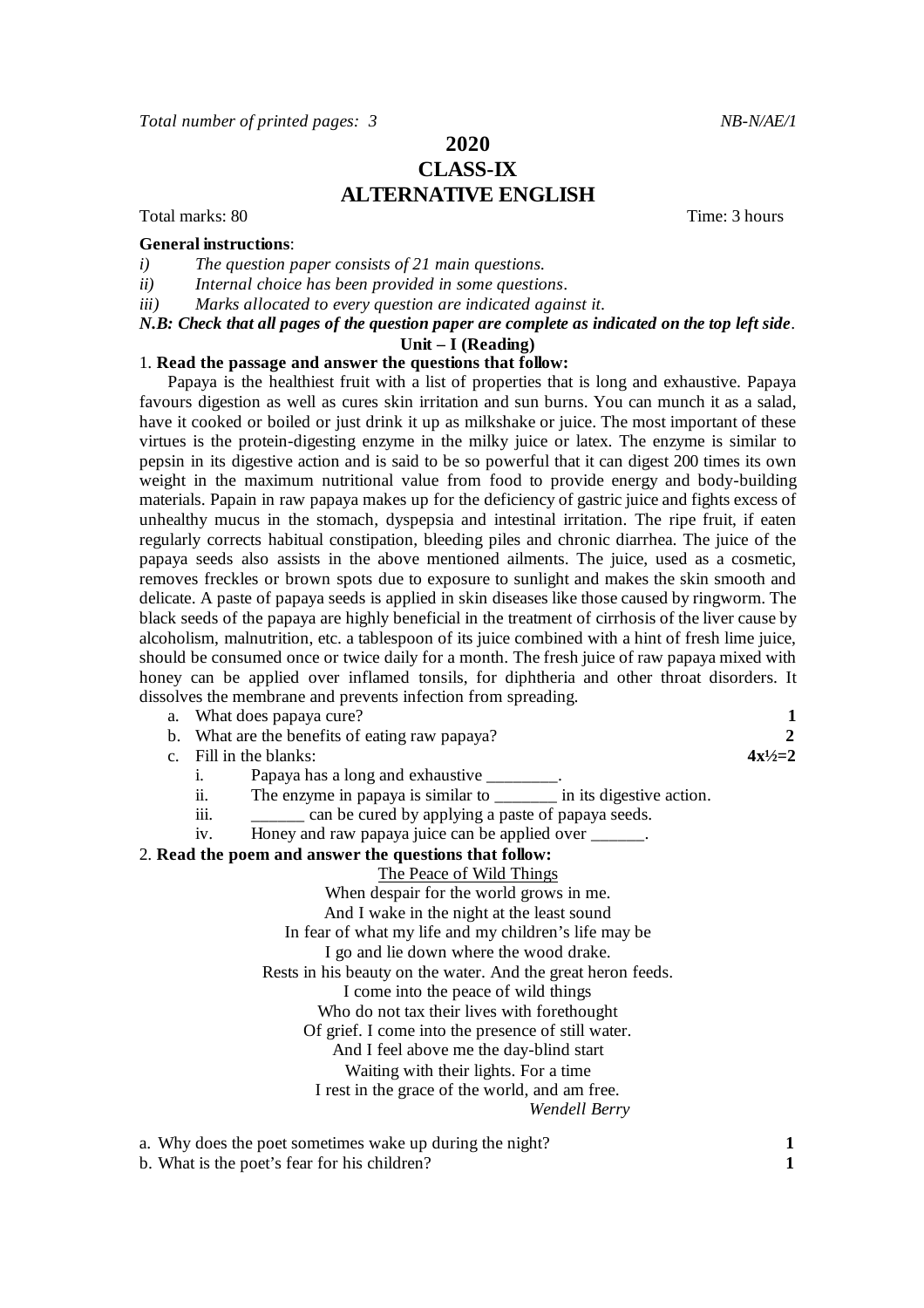| c. Where does he go to ease his fears?<br>d. How do the 'wild things' remain peaceful?<br>e. What happens when the poet 'rest in the grace of the world'? | 1 |  |  |  |  |
|-----------------------------------------------------------------------------------------------------------------------------------------------------------|---|--|--|--|--|
| Unit – II (Writing and Applied Grammar)                                                                                                                   |   |  |  |  |  |
| 3. Two friends are discussing their hobbies during recess. Write a dialogue in about 100-150<br>words.                                                    |   |  |  |  |  |

| <b>** \/\\\\\</b> \\                                                                        |   |
|---------------------------------------------------------------------------------------------|---|
| 4. a. Recently your school organised an inter-House Literary competition. Write a report in |   |
| about 100-150 words about the event mentioning the activities, the number of days and       |   |
| the winners of the different activities in the competition.                                 | 6 |
|                                                                                             |   |

- **Or**
- **b**. Write a story in about 100-150 words starting with the following sentence, "Kevi and Imli went strolling towards the forest and they saw...."

## 5. **Rewrite the sentences as directed in the brackets: 2x1=2**

- a. \_\_\_\_\_ you have a great year! (*Insert suitable Auxiliary*)
- b. Aneile \_\_\_\_\_ (read) a lot of books during the lockdown. (*Fill in the blanks with the Present Perfect Tense of the verb given in bracket.*)
- 6. **Some words are missing in the following passage. Put a, an or the wherever necessary.**   $4x^{1/2}=2$ 
	- Boy came to see me today. Boy brought letter from my friend. My sister took letter.
- 7. **Complete the sentence with suitable Auxiliaries: 2x1=2** You \_\_\_\_\_ replace the defective laptop at the earliest because I heard that the shop \_\_\_\_\_ be closing down soon.

## 8. **Complete the following sentences with the correct form of the words in the brackets:**

- **2x1=2**  a. By this time tomorrow, Naveen \_\_\_\_\_ (drive) across four states.
- b. The farmers \_\_\_\_\_ (need) rain.

## **Unit – III (Literature)**

### 9. **Choose the correct answer from the alternatives given: 10x1=10**

- (a) The author A G Gardiner assumes that we may be as free as we like in-
	- (i) Public places where no one sees us
	- (ii) Matters which does not interfere with the liberties of others
	- (iii) Anything that is not against the law
	- (iv) Our own homes
- (b) Why couldn't the two Orphans think rationally?
	- (i) They were too scared
	- (ii) They wanted to follow the Ogress so much
	- (iii) They were tired of trapping birds and animals for their living
	- (iv) They were under the Ogress' magical charm.
- (c) What was the devil's sole intention?
	- (i) To give the brothers immense happiness.
	- (ii) To take away the brother's wealth.
	- (iii) To kill the brothers.
	- (iv) To start a quarrel between Ivan and his brothers.
- (d) Why did Ivan refuse to give more gold to Tarras?
	- (i) He ran out of gold
	- (ii) Tarras insulted him
	- (iii) Tarras bought the cow which was the only source of milk for the children
	- (iv) The imps told him not to
- (e) What is the Happy Man's utmost skill?
	-
- (i) Simple Truth (ii) Public fame
	- (iii) Private breath (iv) Honest thought